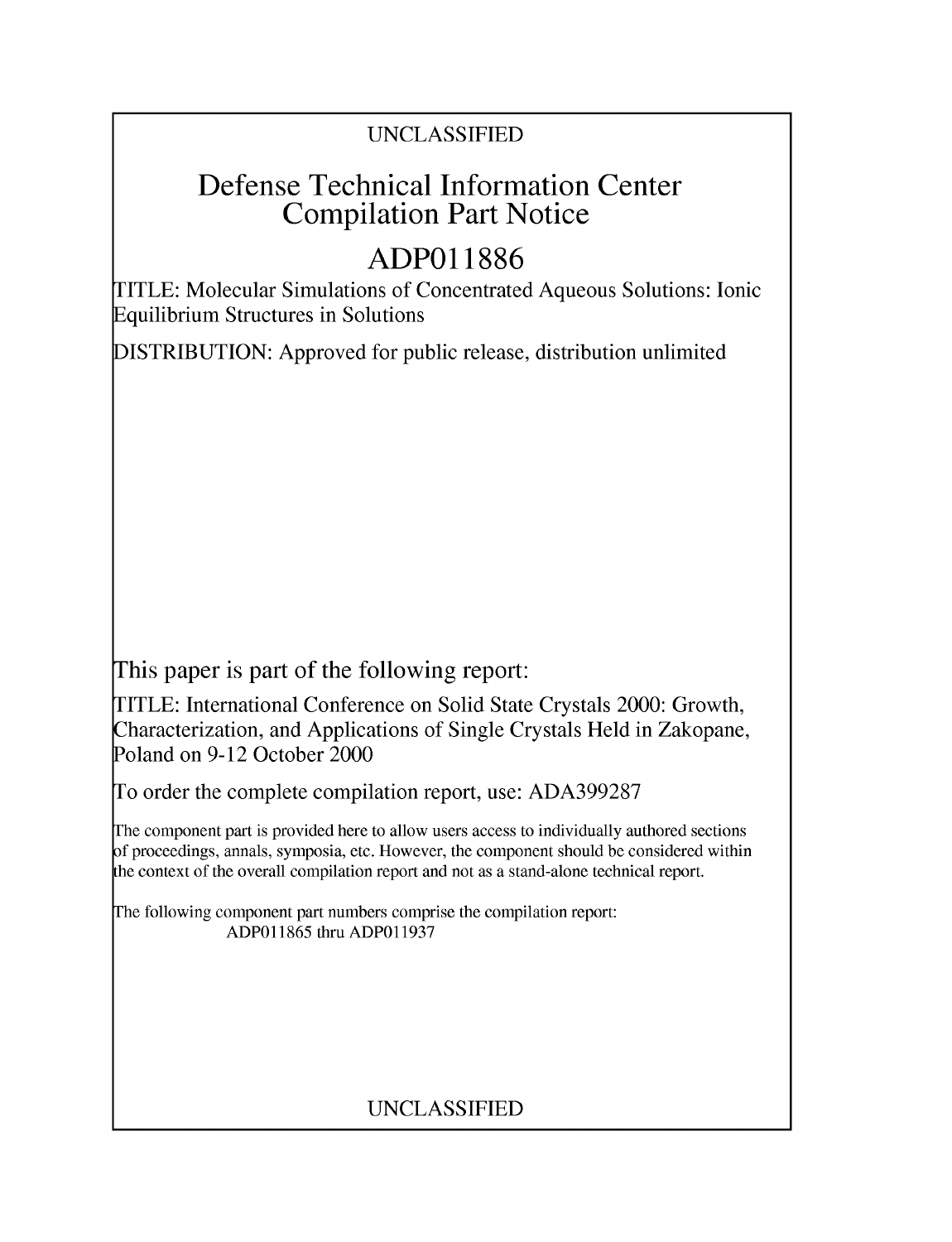### **Molecular simulations of concentrated aqueous solutions: Ionic equilibrium structures in solutions**

### Witold M. Bartczak<sup>a,b</sup>, Michał Zapałowski<sup>a</sup> and Krystyna Wolf<sup>c</sup>

<sup>a</sup> Institute of Applied Radiation Chemistry, Technical University of Łódź, Wróblewskiego 15, Łódź **b** Chair of Theoretical Chemistry, University of *Lódź*, Pomorska 149/153, *Lódź*, Poland <sup>c</sup> Institute of Physics, Technical University of Łódź, Wólczańska 219, Łódź, Poland

#### ABSTRACT

The computer simulation methods have been applied to study the structure of aqueous solutions of simple ionic salts in the region of very high concentrations. The calculations of ionic structures in solutions were performed for NaOH, NaC1, LiCl and MgCl<sub>2</sub> solutions. The concentrations ranged from 0.2 M to saturated solutions, in some cases as much as 19 M.

A particularly careful analysis was devoted to the topology of the ionic structures in solution. Up to now, most of the research on ionic solutions was devoted to studies of the ionic hydration shells. However, beyond the Debye - Huckel range of very low concentrations, very little is known about the interionic spatial correlations. Certain theories predict the existence of ionic quasi-lattices in the region of high concentrations.

In the present work we used the Molecular Dynamics method combined with such statistical tools as the radial distribution functions, Voronoi tessellations, the running and O'Keeffe coordination numbers, etc., in order to analyze the ionic structures. The radial distribution functions of three types: the cation - anion, cation - cation and the anion - anion type were calculated for each solution. The functions are typical for the quasi-crystalline order within the first  $2 - 3$  ionic coordination layers around a selected ion. The order is particularly pronounced for the anion - cation RDF's.

The distributions of the sphericity factor of the Voronoi polyhedra were calculated for the ionic substructures in the configurations produced by the Molecular Dynamics simulation. The increase of the ion concentration causes evolution of these distributions towards increased signatures of predominant geometries of the Voronoi polyhedra. This, together with the results for RDF's, provides a strong conjecture for existence of the ordered structures of ions in concentrated solutions.

Keywords: ionic solutions, lattice theory, computer simulation.

#### **1. INTRODUCTION**

The structure of ionic solutions **-** both the local structure of the solvation layers around the ions and the topology of the ion distributions in solution **-** is of primary importance for our understanding of nucleation phenomena and growth of crystals from the solutions. Unfortunately the aqueous solutions of electrolytes represent a complicated case and can not be described **by** any analytical theory in the full range of concentrations. For low concentrations of ions there is a number of theoretical models that work reasonably well: among others the Debye-Huckel theory, the hyper-netted chain theory, the mean spherical theory (see <sup>1, 2</sup> for references). All these theories converge to the same result - the limiting laws of the Debye-Huickel theory - when the ion concentration decreases to zero. On the other hand, at the range of high concentrations the validity of the models deteriorates very quickly and another theory should be introduced. Such a theory, based on the lattice-like topology of the ionic structures, has been mentioned and discussed many times in the literature. The consequent formulation of the theory has been provided by Frank and Thompson **'.** The most complete version of the lattice theory of concentrated electrolytes was given in a series of papers by Ruff and coworkers 4 **5, 6.** The model proposed by Ruff is can be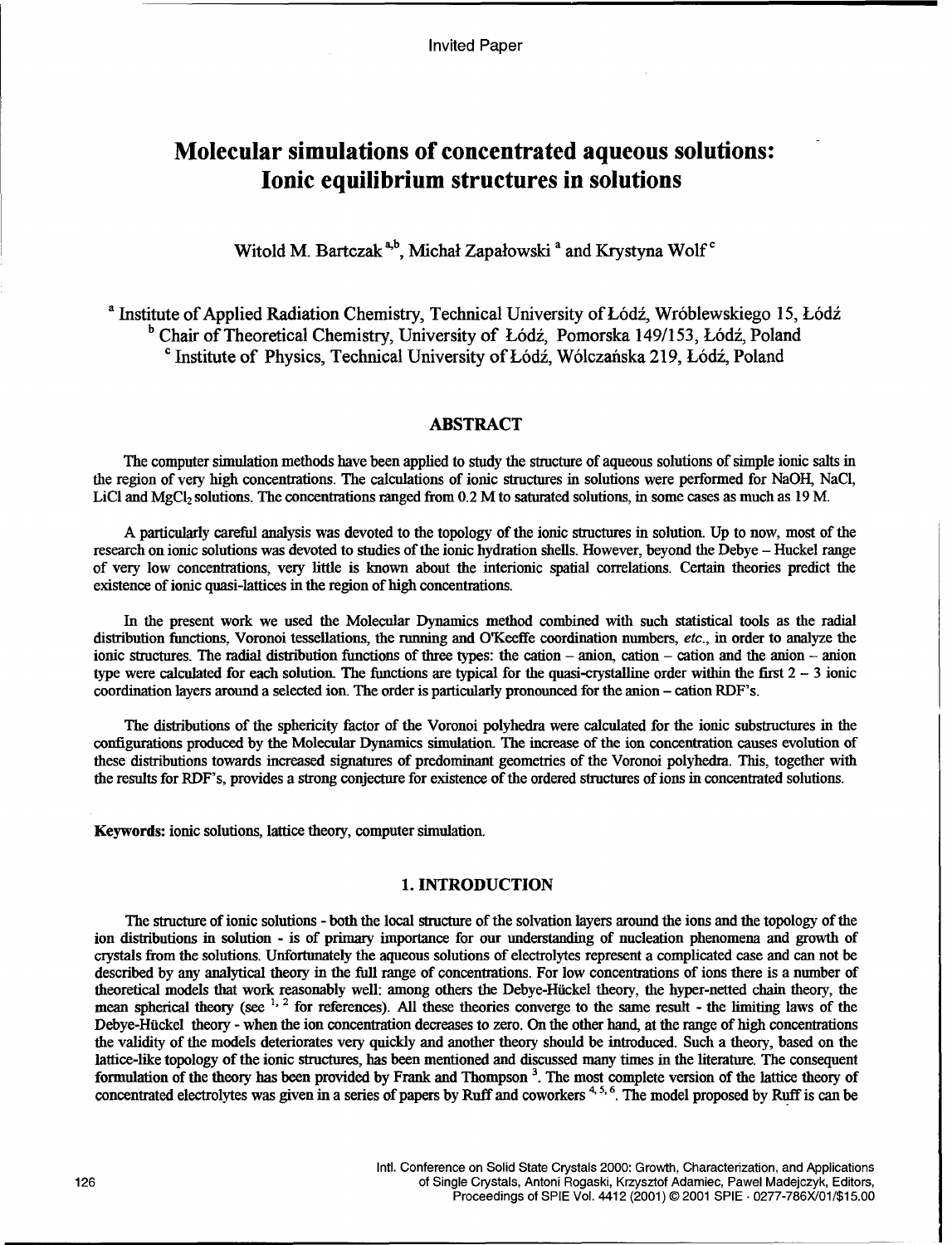described as follows. **(1)** The ions are distributed in a lattice **-** like arrangement. The positions of the ions are allowed to deviate randomly from the lattice sites. (2) The ions are immersed in a structureless continuous dielectric and their coulombic interactions are scaled down with the average dielectric constant which may be taken as a function of interionic separation distance. The medium around the ions has a dielectric gradient which acts as a repulsive force between the ions at short separation distances.

Comparisons of calculated and observed data for the dielectric constant, activity coefficients and partial molar enthalpy of several 1-1 and 1-2 electrolytes show fairly good agreement in entire concentration range <sup>4,5</sup>. It has been shown <sup>6</sup> that in the limit of dilute systems, the deviations of the ion distribution from the lattice positions grow and the lattice theory converges to the Debye-Hfickel theory.

In the modem investigations of liquids and liquid solutions the computer experiments play the important role occupying in a way an intermediate place between theory and experiment. In the case of very complicated problems, that are impossible to treat in an analytical way, the simulations correspond to the theory. On the other hand, for simpler and more tractable problems, the simulations can be used as a check against existing analytical theories. Hence, we propose to check the lattice theory of concentrated strong electrolytes **by** comparing it with the results of the computer experiment for these media.

The computer simulation method has been frequently used, with remarkable success, to predict the structure and physico-chernical properties of aqueous electrolyte solutions. The first simulations were performed **by** Heinzinger as early as 1974. We refer to the review papers **7,8** as the source of references. However, with very few exceptions like e.g. **9,** most of the calculations concerned the solvation structures of the ions, that is the geometrical arrangements of water molecules in the vicinity of the cations and anions. The ion - ion correlations were either neglected or shown **by** the radial correlation functions. The investigation of the geometry of the ion arrangements is very difficult. In order to obtain reliable results one has to include in the simulation box at least a hundred of ions and proportional number of water molecules that results from relative concentrations. This increases the quantity of atomic objects in the simulation box to almost intractable number and such calculations have become possible only recently due to the increase of the speed of available computers.

#### **2. COMPUTER SIMULATION METHOD**

#### **2.1. Simulation details.**

The simulations have been performed **by** the Molecular Dynamics method **10** using the flexible model of water. The box contained 400-2000 water molecules and the number of ions that results from the concentration of the solution and the size of the box **(16-160** ions). The simulation box was assumed in the cubic form with the size ranging between **2.5** and 4.1 nm, depending on the ion concentration. The calculations were performed for NaCl and MgCl<sub>2</sub> solutions with concentrations ranging from 0.2 to about **5.OM** as well as for LiCl and NaOH solutions with concentrations from **0.5** to **19.OM.**

The ion-ion interaction was assumed as a sum of the Coulomb potential and the Lennard-Jones interactions. The interaction parameters were taken from the Universal Force Field version 1.02 and the shifted force method for non-coulombic interactions has been applied. The periodic boundary conditions have been employed with the Ewald summation for calculations of the long-range electrostatic forces. **A** typical simulation **run** included three stages: (a) the initial, equilibration phase of  $1+2\times10^4$  time steps with the temperature scaling, (b) the control phase of  $1\times10^4$  time steps and (c) the proper simulation of 4+8.5x **104** time steps. The elapsed time of the proper simulation reached **40+85** ps and the temperature oscillated near **300** K. The analysis of the ionic structures was performed using the radial distribution functions (RDF) and stochastic Voronoi polyhedra.

#### 2.2. **Analysis of radial distribution functions and Voronoi polyhedra.**

The local structure of **a** disordered medium can be described **by** a set of distribution functions for atomic positions. The pair distribution function  $g_2(r_i,r_j)$  (usualy calculated as a function  $g(r)$  of radial distance only and called the radial distribution function, RDF) is most often used. The value of  $g(r)$  at a given r represents the density of probability of finding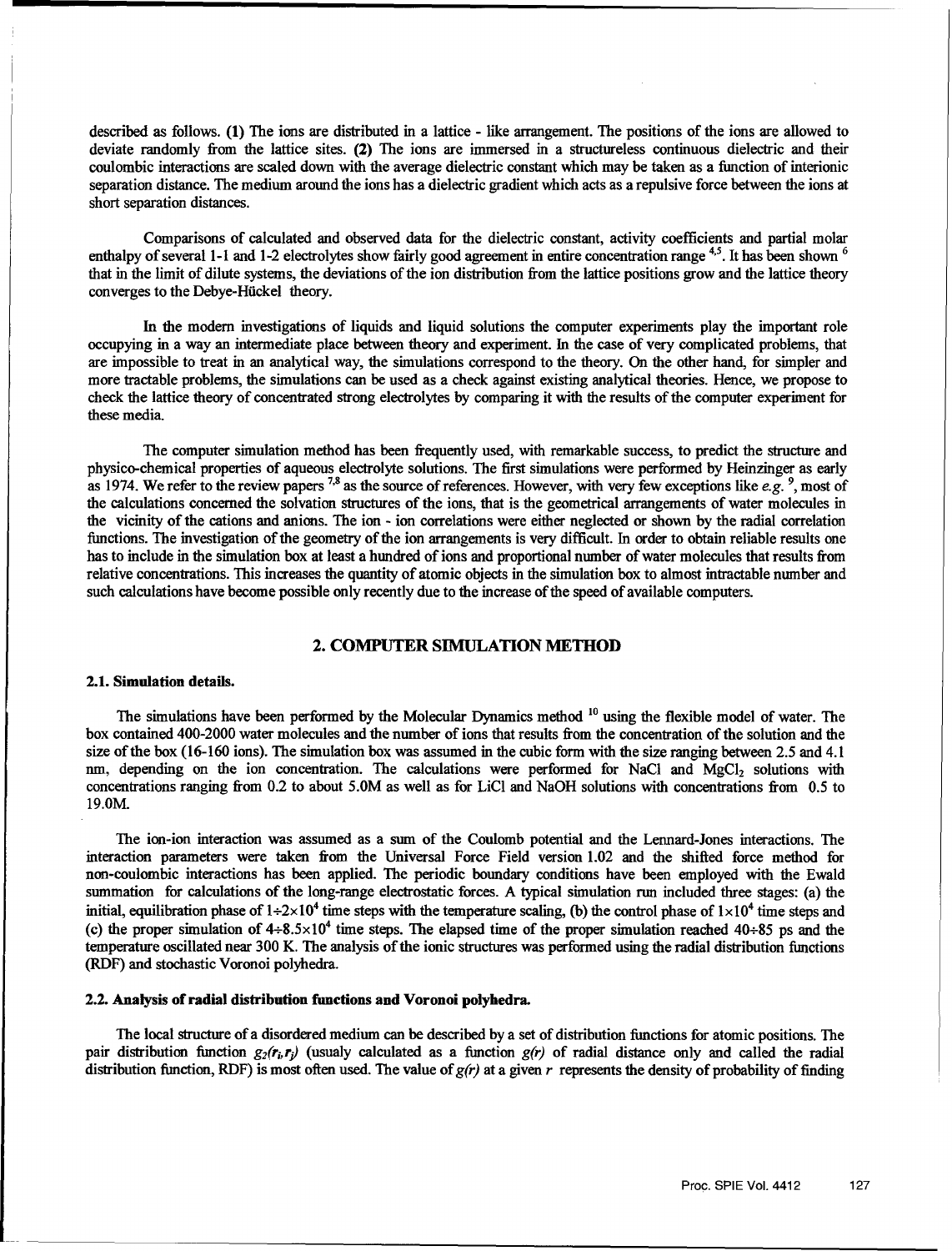a pair of atoms separated **by** the distance r relative to the probability expected for an uniform distribution of atoms with the same density. The formula for calculating  $g(r)$  is given by:

$$
g(r) = (V/N)^2 < \Sigma \Sigma_{ij, i \neq j} \, \delta(r - r_{ij}) > \tag{1}
$$

where N is the number of particles in volume V,  $\delta$  denotes the Dirac delta, the brackets  $\leq$  2 denote the averaging over the ensemble of the particles, the sums over  $i$  and  $j$  run over the different pairs of the particles in the simulation box.

For a multicomponent system the radial distribution function can be defined for each type of the atom pair. For an AB mixture the following functions :  $g_{AA}$ ,  $g_{BB}$  can be defined. In the present paper we calculate the RDF's describing spatial correlations between ions: the cation - anion RDF, cation - cation RDF and anion - anion RDF. It is commonly assumed <sup>10</sup> that the region of the distances from 0 through the first maximum up to the first minimum of the RDF corresponds to the first neighbourhood of the central atom, the region from the first minimum to the second minimum corresponds to the second neighbours, etc. The integrals of the RDF within the limits given above correspond to the number of the nearest neighbours of the central atom, the second nearest neighbours, etc.

Stochastic Voronoi polyhedra seem to be a very convenient tool for the description of the long range order in disordered systems <sup>11</sup>. The definition of the Voronoi polyhedron is illustrated in Figure 1. For a selected atom, referred to as the "central atom", we define the Voronoi polygon as the set of the points that are closer to the "central atom" than to any of the "medium atoms" of the disordered system. To find the Voronoi polygon we join the "central atom" and all the "medium atoms", then at the points halving the distances we draw perpendicular planes and select the minimal convex polyhedron constructed from these planes. Thus, the Voronoi polyhedron can be considered as a generalization of the well-known Wigner - Seitz symmetric cells to the disordered systems.

In an ideal crystal all the Voronoi polyhedra are identical and take on highly symmetrical forms. When the ion positions deviate from the lattice sites we observe rapidly increasing variety of the shapes of the Voronoi polyhedra. Some of the polyhedra acquire or loose one or more faces. Thus, we can construct the distribution of the number of faces of the Voronoi polyhedra drawn for the disordered set of points. The sets that are close to the crystalline order exhibit the distributions that are sharply peaked around the number of faces predominating in the system. In the limiting case of the perfect crystal, the distribution is a Dirac delta function placed at the number of faces which corresponds to the number of the first neighbours in the crystal lattice.

Figure **I** shows the Voronoi polyhedra plotted for a series of cubic lattices with the increasing random deviations of the atom positions from the lattice sites. The left upper part shows the polyhedron for an ideal lattice. The upper right part of the figure shows a typical polyhedron for the cubic lattice when atoms are allowed 20 % deviation from the lattice sites. The lower right part. shows a typical polyhedron drawn for one of the configurations obtained in the course of simulation of 13 M LiCl solution. It is worth noting that the upper right and lower right polyhedron are very similar one to another. These polyhedrons can be compared with the polyhedron of the lower left part of the Figure drawn for completely random set of points. We observed that even minor deviations from the ideal lattice, of the order of 1%, produce polyhedrons with a wide range of the shapes. The distributions for the distorted crystals are however clearly different than the distribution for the random system.

It was demonstrated that analysis of non-sphericity (or anisotropy) factor of the Voronoi polyhedra is suitable to the study of the structure of disordered systems. The anisotropy parameter is given **by:**

$$
\alpha = \frac{A^3}{36\,\pi\,V^2} \tag{2}
$$

where A and V are the surface and volume of the Voronoi polyhedron. For a sphere  $\alpha$  equals to 1, for the bcc, fcc and simple cubic lattices it equals to 1.33, 1.35 and 1.91, respectively. In limiting case of the perfect crystal, the distribution of  $\alpha$  is the delta Dirac function. The sets of points that are close to the crystalline order exhibit sharply peaked distribution. For lessordered systems the distribution is much broader and exhibits a bell-shaped form. The distributions of the anisotropy factors of the Voronoi polyhedra were calculated for the NaOH and MgC12 solutions with different concentrations. The distributions are shown in Figure 6 together with the distribution for a random set of points.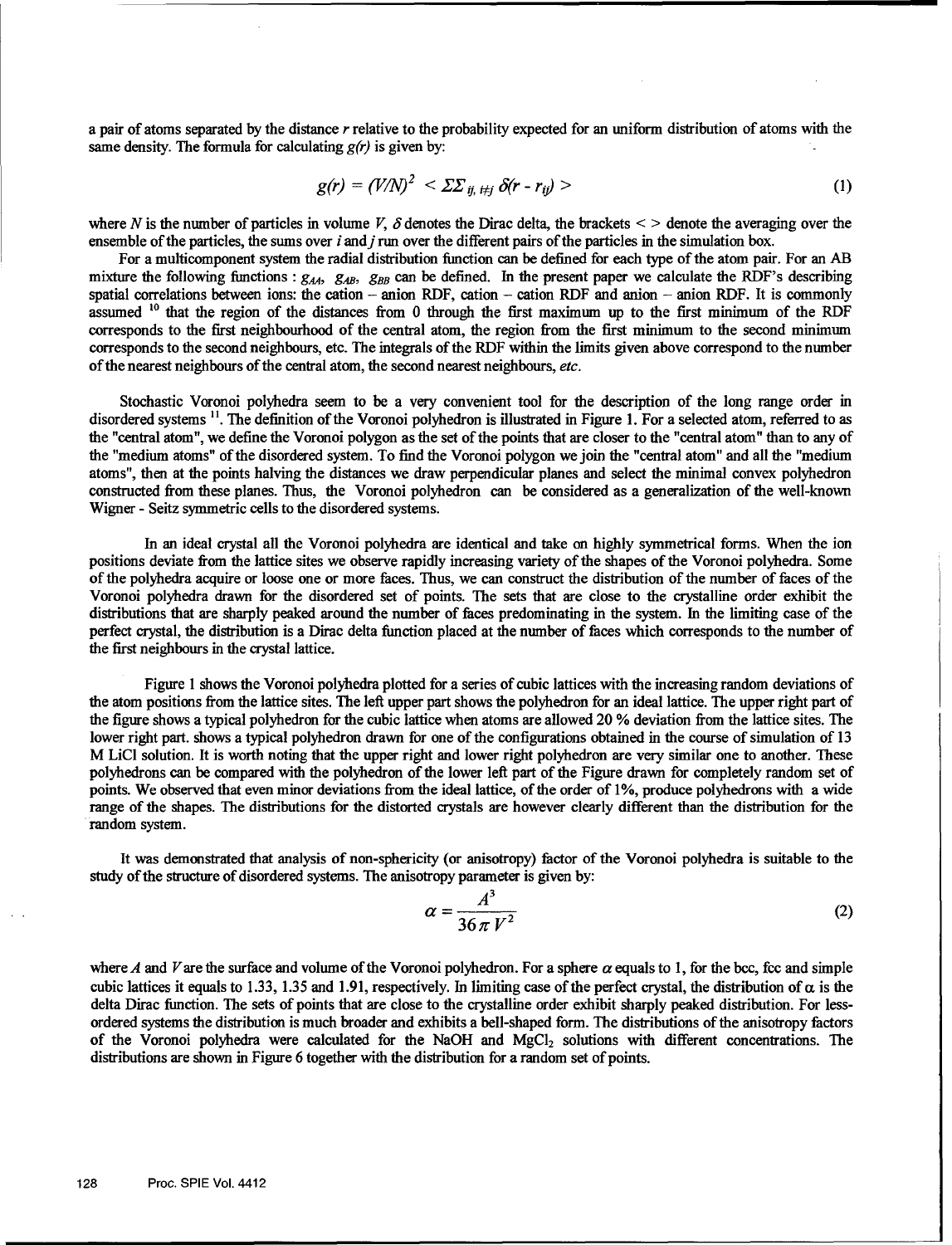

**Fig.l.** Voronoi polyhedra plotted for a series of systems with increasing random deviations of the atom positions from the lattice sites. The left upper part: the polyhedron (Wigner-Seitz cell) for an ideal cubic lattice. The upper right part: a typical polyhedron for the cubic lattice when atoms are allowed 20 % deviation from the lattice sites. The lower right part: shows a typical polyhedron drawn for one of the configurations obtained in the course of simulation of 13 M LiC1 solution. The lower left part: a polyhedron drawn for random set of points.

#### **3.RESULTS AND DISCUSSION**

#### **3.1.** Radial distribution functions

The ion **-** ion pair distribution functions are plotted in the following arrangement: Figure 2 corresponds to NaOH solutions with concentrations **0.5** M, **3.0 M, 6.0** M and **19.0** M; Figure **3** to NaCl solutions with concentrations **0.3** M, **0.9** M, **2.8** M and **5.1** K Figure 4 to LiCl solutions with concentrations **0.5** M, **5.0 , 11.9** M and 14.0 M; Figure 5 to **MgC <sup>2</sup>** solutions with concentrations 0.2 M, 1.1 M, 2.4 M and 4.9 M. The highest concentrations of the series are close to the saturation point. Each figure is composed of the upper, middle and lower part representing the cation **-** anion distributions, the cation – cation distributions and the anion – anion distributions, respectively. The distributions are additionally labeled in the figures.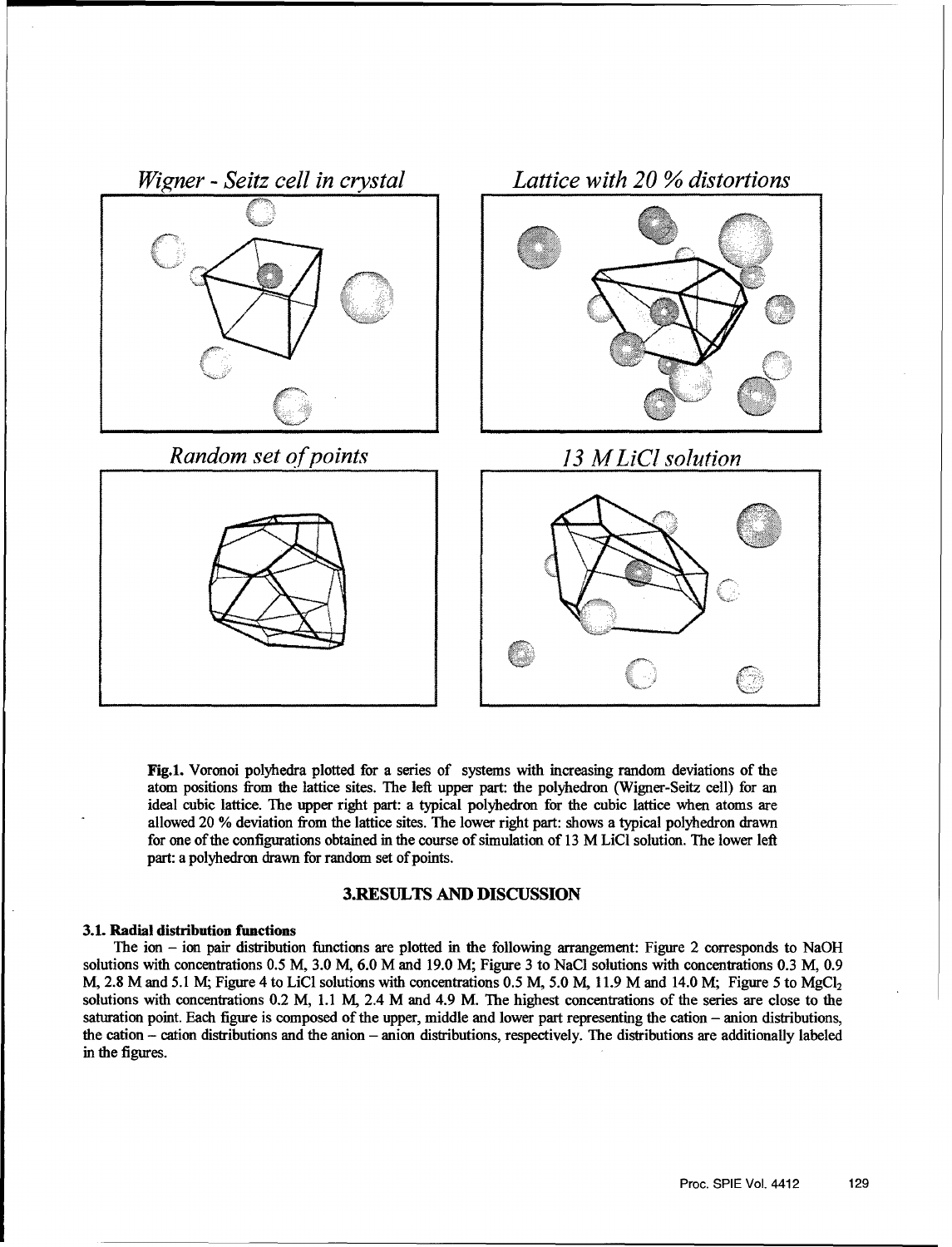

0.5M

 $3M$ 

6M

19<sub>M</sub>

Fig.2. The ion – ion radial distribution functions for NaOH solutions with concentrations:  $0.5$  M,  $3$  M, 6 M and 19 M. The upper figure shows the Na<sup>+</sup> - OH' RDF, the figure in the middle shows the Na<sup>+</sup> -Na<sup>+</sup> RDF and the lower figure shows the OH - OH RDF.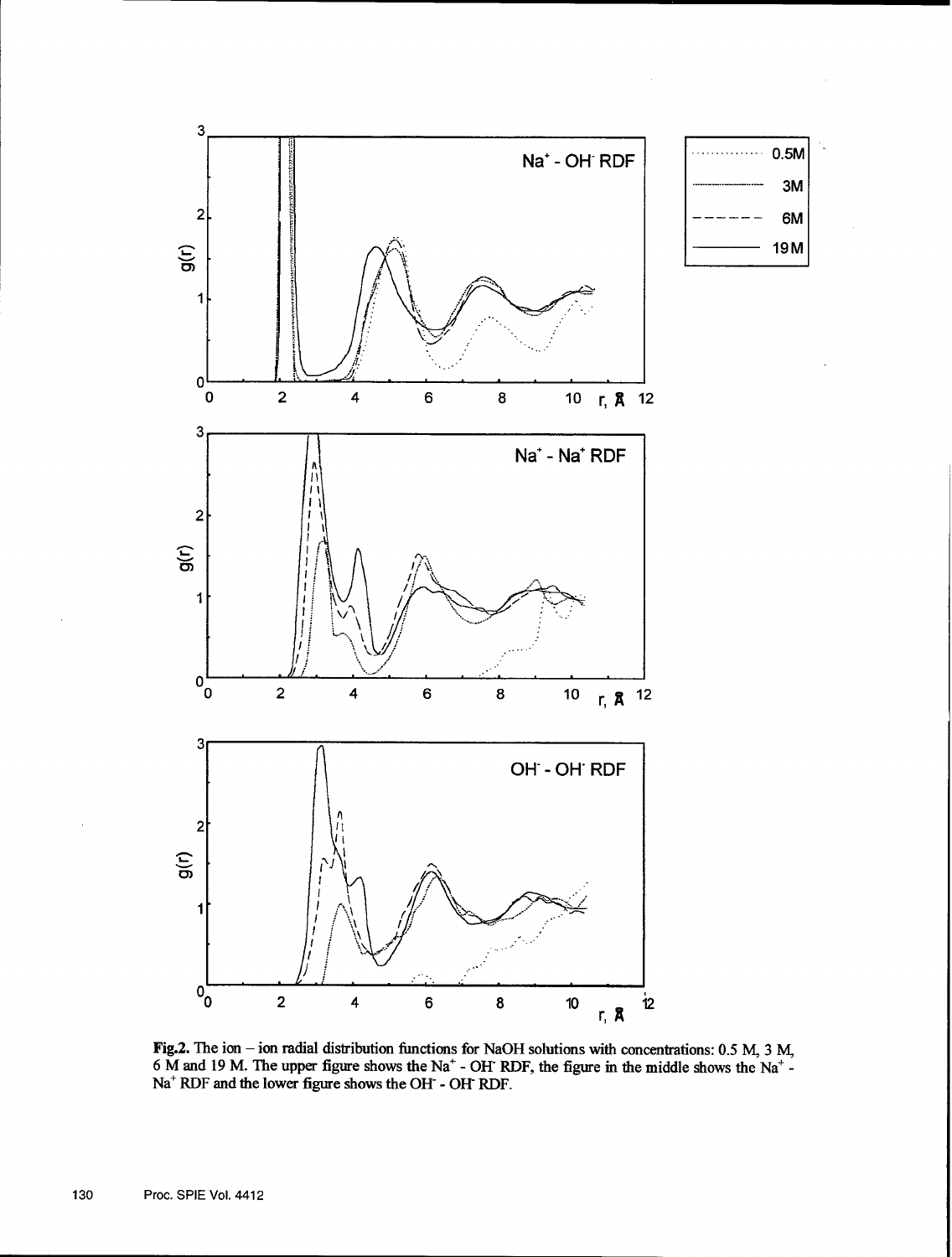

Fig.3. The ion - ion radial distribution functions for NaCl solutions with concentrations: 0.3 M, 0.9 M, 2.8 M and 5.1 M. The upper figure shows the  $Na<sup>+</sup>$  - Cl<sup>-</sup> RDF, the figure in the middle shows the Na<sup>+</sup> -Na<sup>+</sup> RDF and the lower figure shows the Cl<sup>+</sup> - Cl<sup>+</sup> RDF.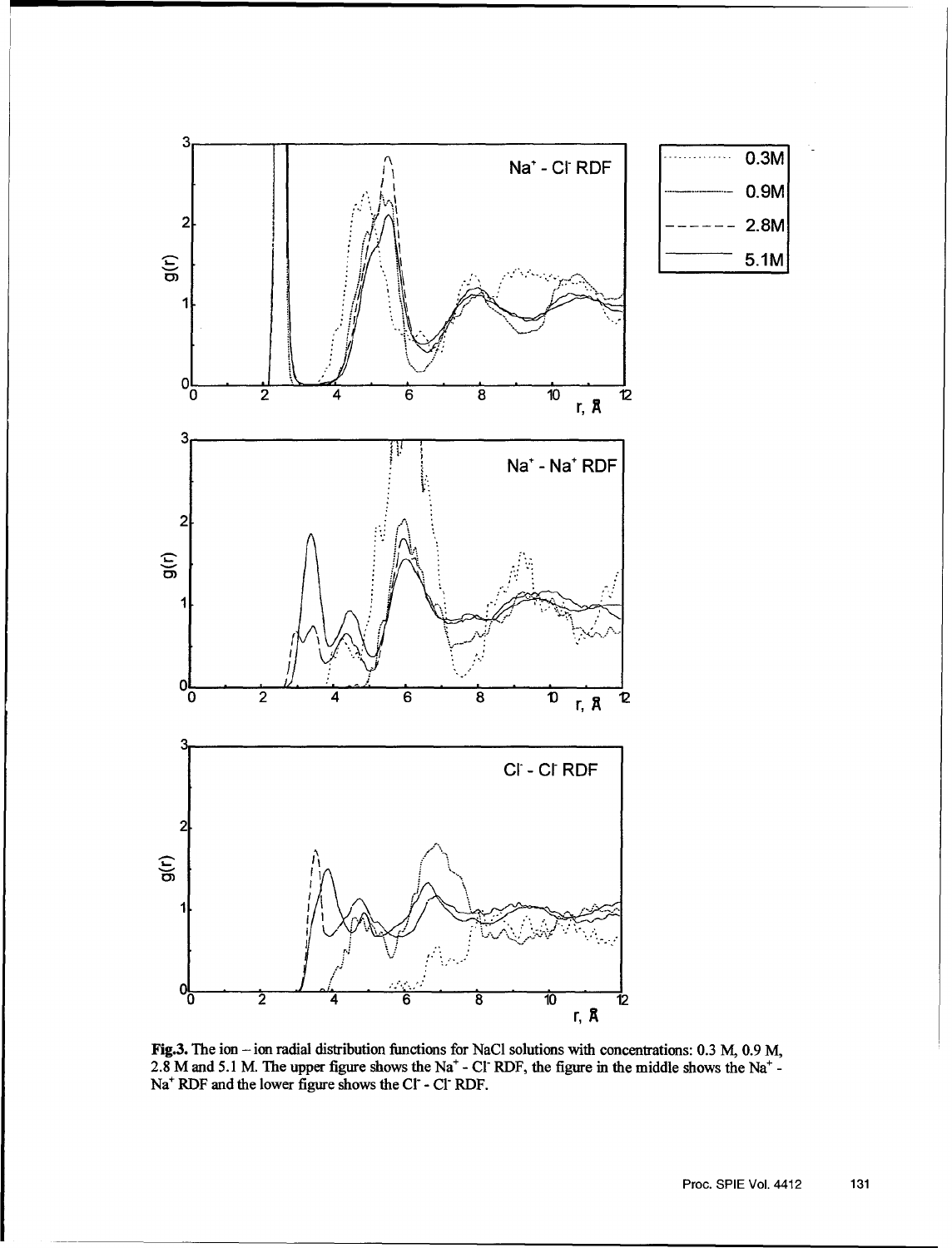

Fig. 4. The ion - ion radial distribution functions for LiCl solutions with concentrations: 0.5 M, 5.0 M, 11.9 M and 14.0 M. The upper figure shows the Li<sup>+</sup> - Cl<sup>+</sup> RDF, the figure in the middle shows the Li<sup>+</sup> -Li<sup>+</sup> RDF and the lower figure shows the Cl<sup>-</sup> - Cl<sup>-</sup> RDF.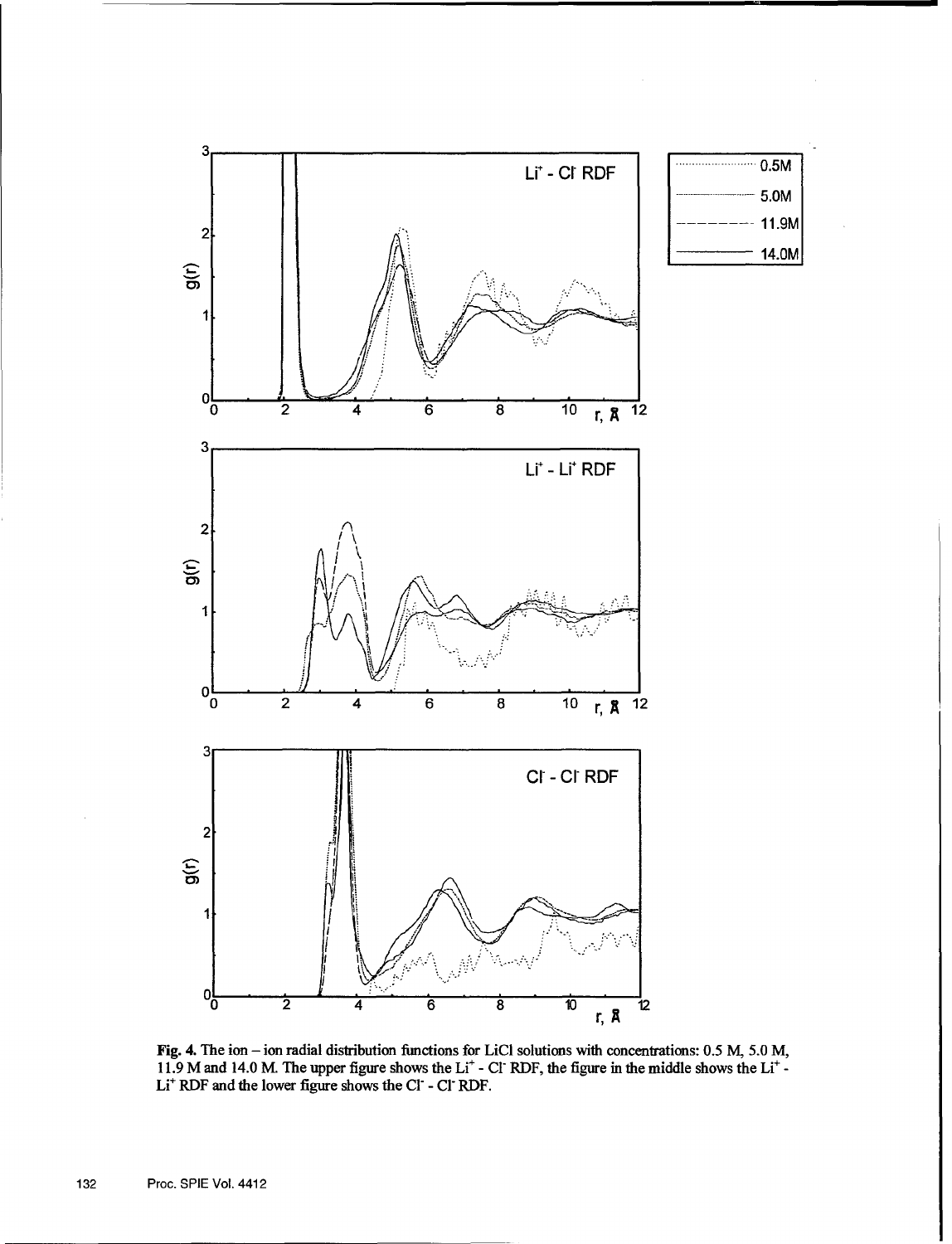

Fig. 5. The ion – ion radial distribution functions for MgCl<sub>2</sub> solutions with concentrations: 0.2 M, 1.1 M, 2.4 M and 4.9 M. The upper figure shows the Mg<sup>2+</sup> - Cl<sup>2</sup> RDF, the figure in the middle shows the Mg<sup>2+</sup> - Mg<sup>2</sup>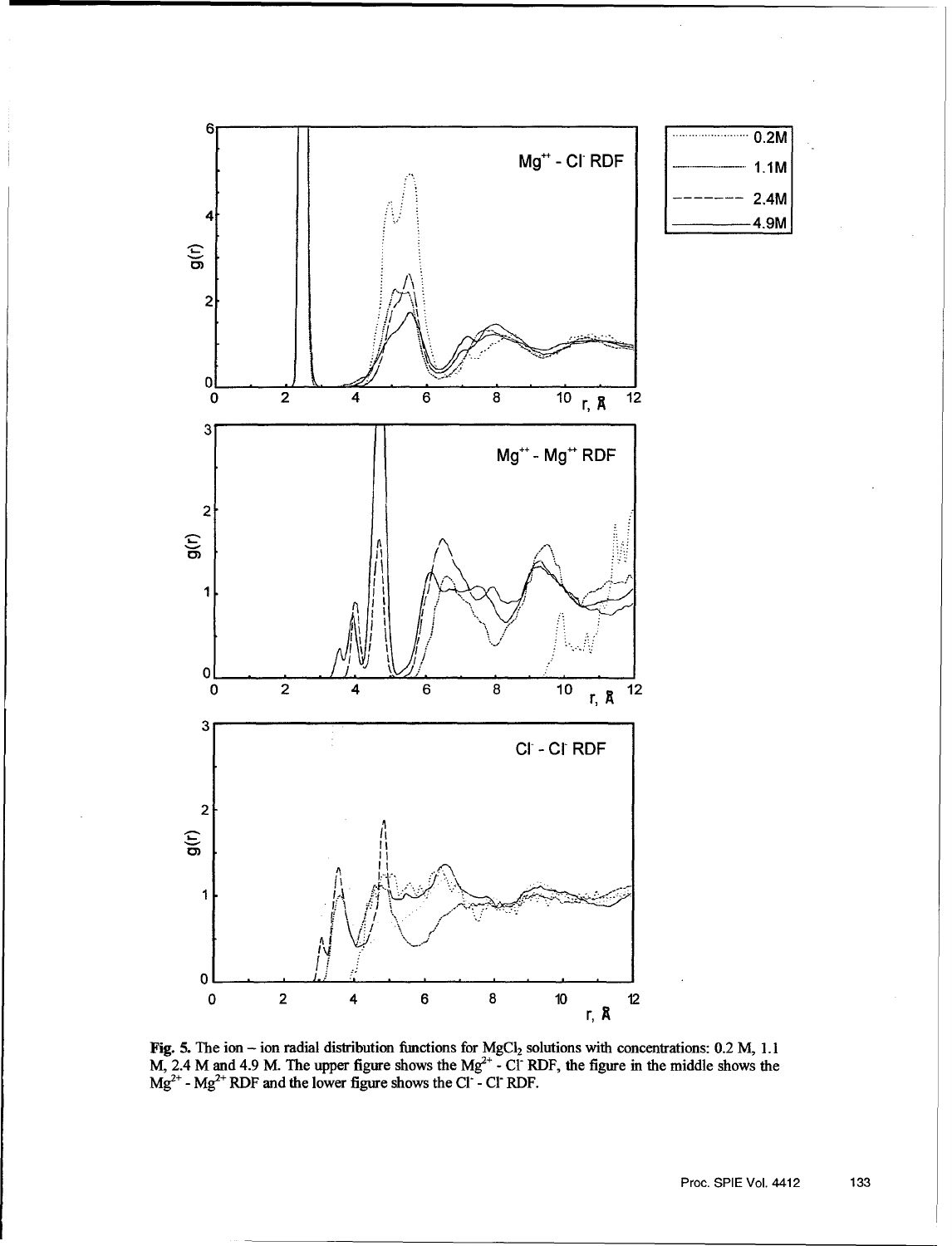The pair distribution function gives only a spherically averaged information about the system structure and the nonspherical ionic associations are sometimes masked. However, in the case of the concentrated NaOH, NaCI and LiCl solutions the presence of the ionic aggregates can be easily observed. We describe the correlations exhibited in Figure 2 (the NaOH case) in a more detailed way.

The cation - cation RDF (Fig. 2, middle part) significantly changes with the increase of the NaOH concentration. In the solution with the lowest concentration the positions of sodium ions are not correlated. In the case of 3 M solution there are three peaks visible at 3.2, 6.0 and 9.0 Å. The first peak corresopnds to two  $Na<sup>+</sup>$  ions separated by a  $H<sub>2</sub>O$  molecule. The position of the first maximum moves to 3.1, 3.0, 2.95 and 2.9 **A** in 6 **M,** 10 **M,** 14 M and 19 M solutions, respectively. Beginning from the 6M NaOH solution, the cation  $-cation RDF$ 's exhibit peak typical to the crystal-like arrangement at 4.2 **A,** corresponding to two sodium ions separated by two hydroxyl ions. Similar tendency could be observed for the anion  anion RDF plots. There are no correlations in 0.5 M solution, in 3 M (and more concentrated) solutions the maxima at 3.1, 6.3 and 8.9 Å are appearing as the number separated and  $Na<sup>+</sup>$  separated ion pairs increases. The cation – anion pair distribution functions show three peaks at 2.1 **A,** about *5* **A** and 7.6 **A.** The position of the second peak changes from *5.2* to 4.7 Awith the increase of the concentration. These data suggest that with the increase of the concentration the hydrated ions probably merge into ion-pair solvated complexes. Further increase of the concentration leads to appearance of multi-ionic structures and, finally, solvated crystals. The plots of the RDFs undoubtely suggest the presence of higher ionic aggregates in concentrated NaOH solutions and, for the highest concentrations, the appearance of hydrated lattice-like structures.

Similar conclusions result from the analysis of the ion **-** ion radial distribution functions for NaCl and LiCl solutions (Figures **3** and 4, respectively).

Figure 5 represents somewhat different case: magnesium chloride, which is non-symmetric solution. **All** the RDF's change significantly with the increase of the MgCl<sub>2</sub> concentration. Let us begin with the Mg<sup>2+</sup> - Mg<sup>2+</sup> correlations. In the solution with the lowest concentration, 0.2 **M,** the positions of magnesium ions are not correlated. In the case of **1. 1** M solution we observe two peaks at relatively large distances, **6.8 A** and **9.3 A.** From the concentration 2.4 M **MgCI <sup>2</sup>**upwards, the cation **-** cation RDFs exhibit peaks typical to the crystal-like arrangement at 4.0 **A** and 4.8 **A,** corresponding to two **Mg 2+** ions in contact through the **Cl-** bridge and H20 bridge, respectively. Similar tendency is observed for the **CI" - CI"** RDF. We do not observe any anion – anion correlations in 0.2 M solution. From the concentration 1.1 M upwards, the RDFs exhibit the maxima at 3.8 Å, 4.9 Å which correspond to the solvent separated and Mg<sup>2+</sup> separated anion pairs. The cation  $$ anion RDFs show three peaks at **2.3 A,** around **5.3 A** and **7.2 A** but the peak at the lowest distance does not appear in the **1.1** M solution. The structure of the Mg<sup>2+</sup> - CI<sup>-</sup> RDF at the highest concentrations resembles typical RDFs for crystalline media. The evolution of the RDFs with the increase of the **MgC12** concentration clearly reflects the process of merging of the solvated ions into solvated ion-pair complexes and further into multi-ion structures.

#### **3.2. Voronoi polyhedra**

Studies of the radial distribution functions have been completed by the calculations of the Voronoi polyhedra for the cation – anion coordination in the NaOH and MgCl<sub>2</sub> solutions. For a given cation (Na<sup>+</sup> or Mg<sup>2+</sup>) we bulid the Voronoi polyhedron taking into account all the anions in the system. The calculation is repeated for all the cations in the simulation box and then repeated for a large number of the ion configurations in the simulation box recorded in the course of the simulation. The system of the polyhedra was then analysed with the aim to estimate a degree of order in the ionic structures. From many possible versions of such analysis ( $e.g.$  plotting the distributions of the number of walls of the polyhedra, calculating the effective coordination numbers, etc. *)* we include in the present paper the distributions of the anisotropy factor of the polyhedra and their evolution with the increase of the ion concentration.

Figure 6 shows the a-parameter distributions for the NaOH solutions with the concentrations 0.5 M, **10** M and **19** M (upper part of the figure) and for the MgCI2 solutions with the concentrations 0.2 **M,** 2.4 M and 4.9 M (lower part). The distribution for the random system of the Lennard – Jones particles is given also in the figures. For very low concentrations (not shown in the figures) the  $\alpha$  distributions resemble the distributions for the random system. Then, with the increase of the concentration the simulated distributions steadly evolve towards the distributions for the distorted fcc or bcc lattices. Figure 6 provides thus an additional support for the presence of multi-ion ordered structures in concentrated solutions.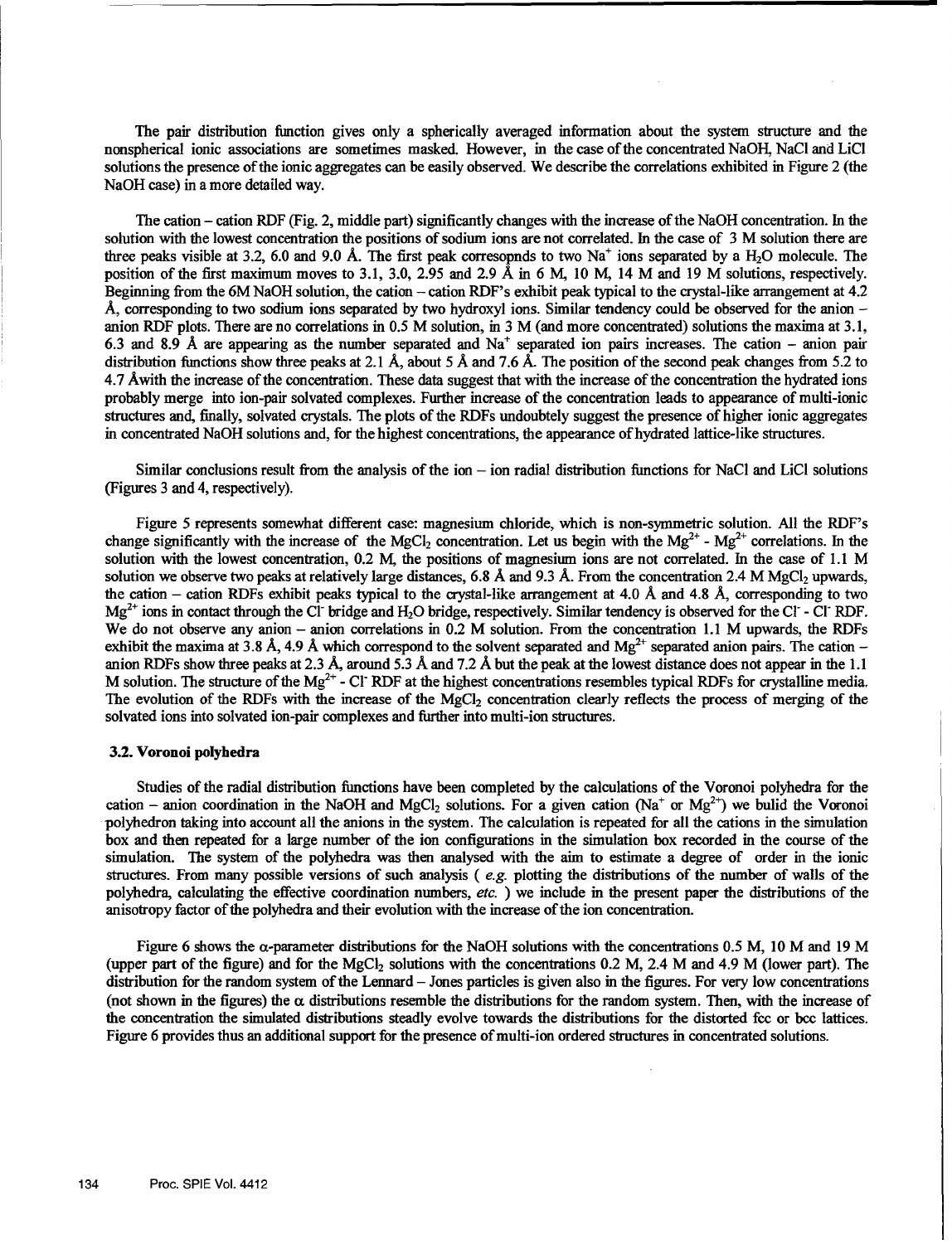

**Distribution of anisotropy factor a of Voronoi polyhedra**

**Fig. 6.** Distributions of the anisotropy parameter  $\alpha$  for the NaOH solutions with the concentrations 0.5  $M$ , 10 M and 19 M (upper part of the figure) and for the MgCl<sub>2</sub> solutions with the concentrations 0.2 M, 2.4 M and 4.9 M (lower part). The distribution for the random system of the Lennard - Jones particles is given also in the figures.